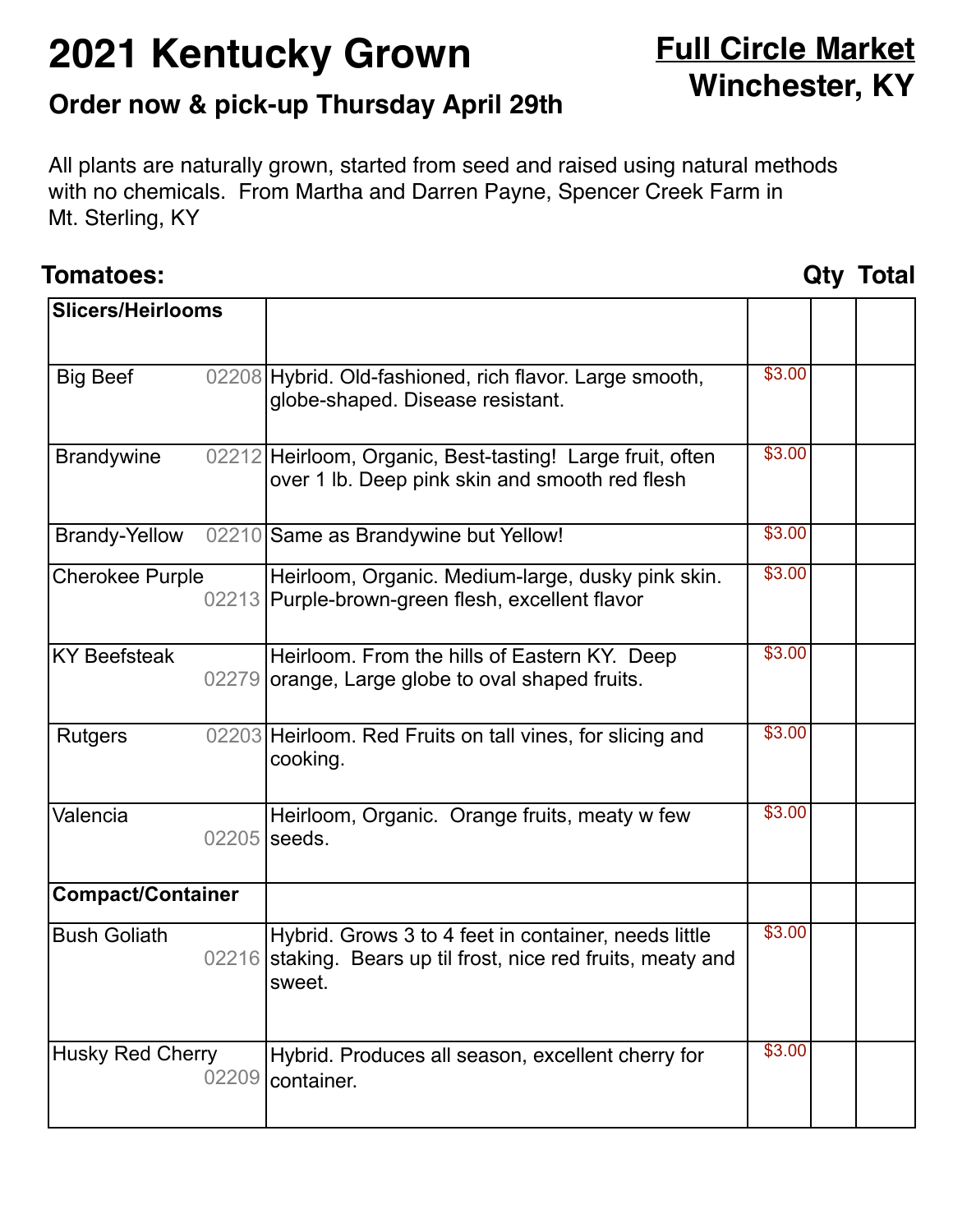**Tomatoes: Qty Total**

| <b>Cherry/Grape</b>          |                                                                                  |        |  |
|------------------------------|----------------------------------------------------------------------------------|--------|--|
| <b>Chocolate Cherry</b>      | Heirloom, Organic. Port wine colored flesh. Long<br>02228   keepers once picked. | \$3.00 |  |
| <b>Hartman's Yellow</b>      | Heirloom. Dates back to 1800's. Cherry variety,                                  | \$3.00 |  |
| Gooseberry                   | bears clusters of yellow "gooseberries" bursting with                            |        |  |
|                              | 02280 sweet, tangy flavor.                                                       |        |  |
| <b>Indigo Blue Berries</b>   | Hybrid. Uniquely colored, matures to dark purple                                 | \$3.00 |  |
| 02211                        | with brick-red bottom; high antioxidants cause the                               |        |  |
|                              | blue pigment.                                                                    |        |  |
| <b>Koralick</b><br>02290     | Heirloom, Organic. Early maturity with 1" fruits on                              | \$3.00 |  |
|                              | trusses of 6-8 fruit, each ripening at the same time.                            |        |  |
| Orange Zinger                | Hybrid. Dark orange, 1" round fruits w/big flavor.                               | \$3.00 |  |
|                              | 02289 Great in salads or straight-from-the-vine. Crack-                          |        |  |
|                              | resistant w/high yields.                                                         |        |  |
| <b>Sun Sugar Yellow</b>      | Hybrid. Ultimate cherry, golden-yellow color with                                | \$3.00 |  |
|                              | 02288 sugary sweet flavor. Early producer with heavy                             |        |  |
|                              | yields. Good crack resistance.                                                   |        |  |
| <b>Yellow Pear</b>           | Heirloom, Organic. High yielding, sweet small pear                               | \$3.00 |  |
| 02287                        | shaped fruits.                                                                   |        |  |
| <b>Italian</b>               |                                                                                  |        |  |
| La Roma III<br>02207         | Hybrid. Bright red Roma known for its vigor and                                  | \$3.00 |  |
|                              | uniformity. Disease-resistant, well producing fruit                              |        |  |
|                              | abundantly thru growing season. For canning,                                     |        |  |
|                              | pastes and sauces.                                                               |        |  |
|                              |                                                                                  | \$3.00 |  |
| Roma<br>02202                | Heirloom, traditional paste tomato; perfect for                                  |        |  |
|                              | sauces, pastes and ketchup. Heavy bearing, bright                                |        |  |
| San Marzano                  | red, pear shaped fruits. Meaty with very few seeds                               | \$3.00 |  |
| 02286                        | Heirloom. Standard variety in Italy for all fresh and                            |        |  |
|                              | cooked tomato sauces. Tall vines produce hearty                                  |        |  |
| <b>Ten Fingers of Naples</b> | clusters of firm, meaty fruits.                                                  | \$3.00 |  |
| 02201                        | Heirloom. Elongated paste-type with meaty fruits                                 |        |  |
|                              | produced in long trusses, giving them a finger like                              |        |  |
|                              | appearance.                                                                      |        |  |

## **Eggplant:**

|  | Italian Eggplant 02221   Traditional, Black/Purple Large Fruits | \$3.00 |  |  |
|--|-----------------------------------------------------------------|--------|--|--|
|--|-----------------------------------------------------------------|--------|--|--|

### **Lettuce:**

| Bibb & Romaine 02112 Variety 6 pack, 3 Bibb and 3 Romaine | \$4.00 |  |
|-----------------------------------------------------------|--------|--|
|-----------------------------------------------------------|--------|--|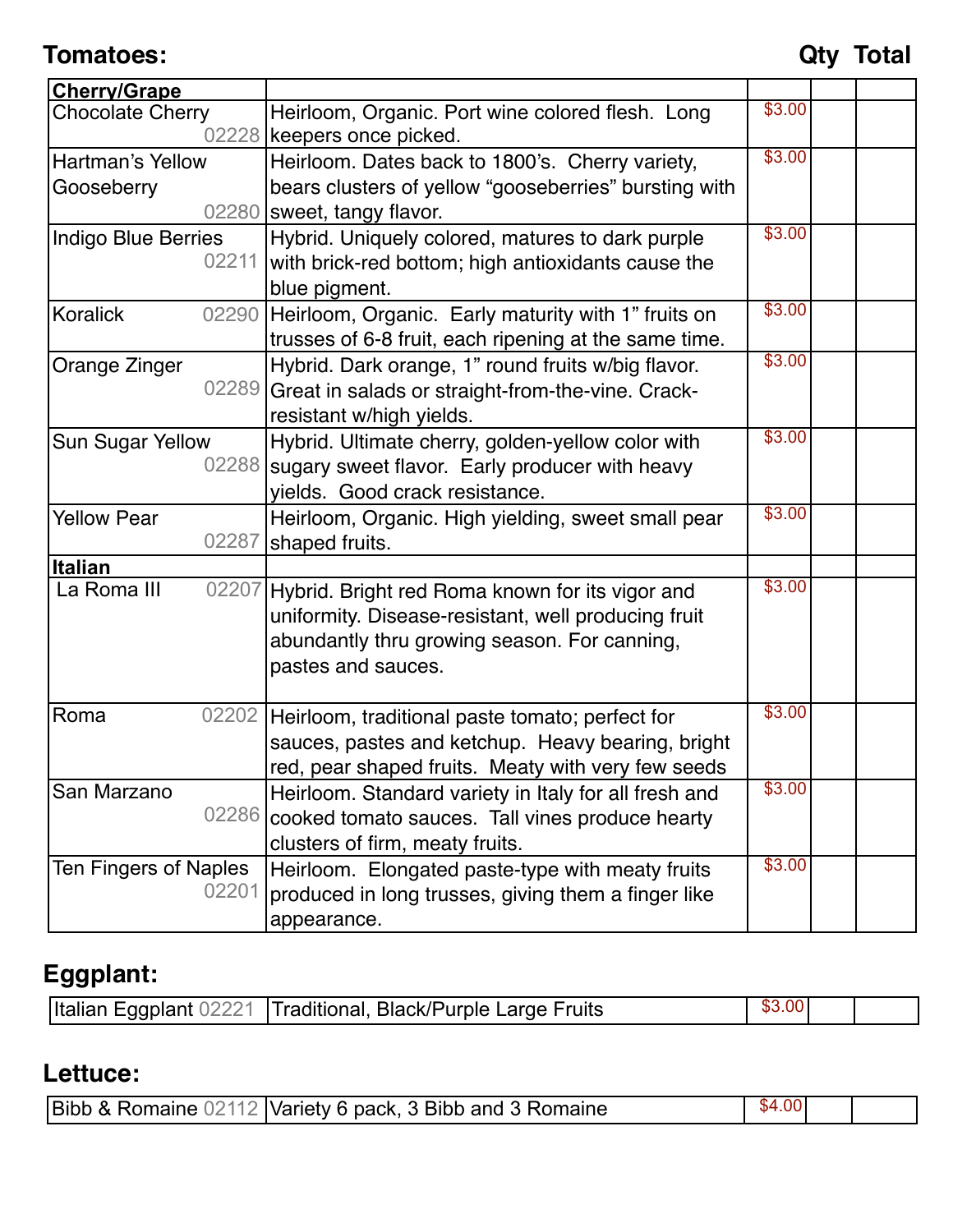## **Peppers: Qty Total**

| Alma Paprika             |       | Highly productive, thick walled cherry-type peppers.                      | \$3.00 |  |
|--------------------------|-------|---------------------------------------------------------------------------|--------|--|
|                          |       | 02242 Great for drying and grinding for paprika, or eat                   |        |  |
|                          |       | fresh. Ripens from cream-white to orange to red.                          |        |  |
|                          |       | Baron - Ancho/Poblano   Hybrid. Moderate pungency. Smooth fruits are easy | \$3.00 |  |
|                          |       | 02244 to peel after roasting for chile rellenos. Sturdy                   |        |  |
|                          |       | upright plants produce uniform 5" fruits for summer                       |        |  |
|                          |       | into early fall.                                                          |        |  |
| California Wonder -      |       | Heirloom. Thick-walled, tender, flavorful. Good for                       | \$3.00 |  |
| <b>Bell</b>              |       | 02218 stuffing.                                                           |        |  |
| Chili Negro              |       | 02222 Hybrid Mild heat. Deep rich flavor with woodsy                      | \$3.00 |  |
|                          |       | undertones. Known for it's "signature flavor in tortilla                  |        |  |
|                          |       | soup".                                                                    |        |  |
| Jalapeno                 | 02225 | Hybrid. High yeilding. Loaded w large, 3 to 4" long                       | \$3.00 |  |
|                          |       | fruits w thick flesh. Crack resistant variety.                            |        |  |
| <b>Fish Hot Chili</b>    |       | Heirloom: Great for cooking w fish and shellfish.                         | \$3.00 |  |
|                          |       | 02224 High yields of very hot, pointed fruits ranging from                |        |  |
|                          |       | white with green stripes, to orange with brown                            |        |  |
|                          |       | stripes, to brilliant red or deep purple as well. Plants                  |        |  |
|                          |       | have decorative green and purple foliage splashed                         |        |  |
|                          |       | with white. Makes an attractive ornamental.                               |        |  |
| Habanero (hot)           | 02220 | Organic Hybrid. Super-hot! Small wrinkled fruits                          | \$3.00 |  |
|                          |       | ripen from dark green to salmon orange.                                   |        |  |
| <b>Hot Rod Serrano</b>   |       | Traditional serrano with avg 3" fruits. Long harvest                      | \$3.00 |  |
|                          | 02217 | period. Produces dark green fruits, but may ripen to                      |        |  |
| Red - Bell               | 02246 | red and use as chipotles.                                                 | \$3.00 |  |
|                          |       | 3 similar Hybrids, Olympus, Red Knight, and Big                           |        |  |
|                          |       | Red. Large bells on medium-sized plants with good                         |        |  |
|                          |       | leaf cover. High yield, uniform fruits.                                   | \$3.00 |  |
| <b>Red Ember Cayenne</b> | 02229 | Hybrid. High yielding ristra type. For stringing and                      |        |  |
|                          |       | hanging in large clusters, quick drying. Long fruits                      |        |  |
|                          |       | on big productive plants, sweet-hot taste.                                |        |  |
| Sweet Banana-02226       |       | Mild yellow peppers with large pointed fruits. Ripen                      | \$3.00 |  |
|                          |       | to brilliant red. A favorite for pickling                                 |        |  |

**Herbs:** Prices vary according to plant size and variety.

|                       | Basil - Genovese 02230 Annual. Large Leaf Classic Italian Variety        | \$3.00 |  |
|-----------------------|--------------------------------------------------------------------------|--------|--|
|                       | Basil - Compact 02231 Annual. Large Leaf Classic for Container Planting. | \$3.00 |  |
|                       | Basil - Tulsi "Holy" 02232 Annual. Organic Compact Plants                | \$3.00 |  |
|                       | Parsley - Flat 02234 Annual. Italian Flat Variety                        | \$3.00 |  |
| <b>Parsley- Curly</b> | 02238 Annual. Traditional curly ends, hearty.                            | \$3.00 |  |
| <b>Oregano</b>        | 02259 Perennial. Must for Greek and Italian cooking                      | \$3.50 |  |
| Rosemary              | 02255   Perennial. Large Bushes overwintered!                            | \$6.50 |  |
| Sage                  | 02256 Perennial. Robust bush, Easy to grow.                              | \$3.50 |  |